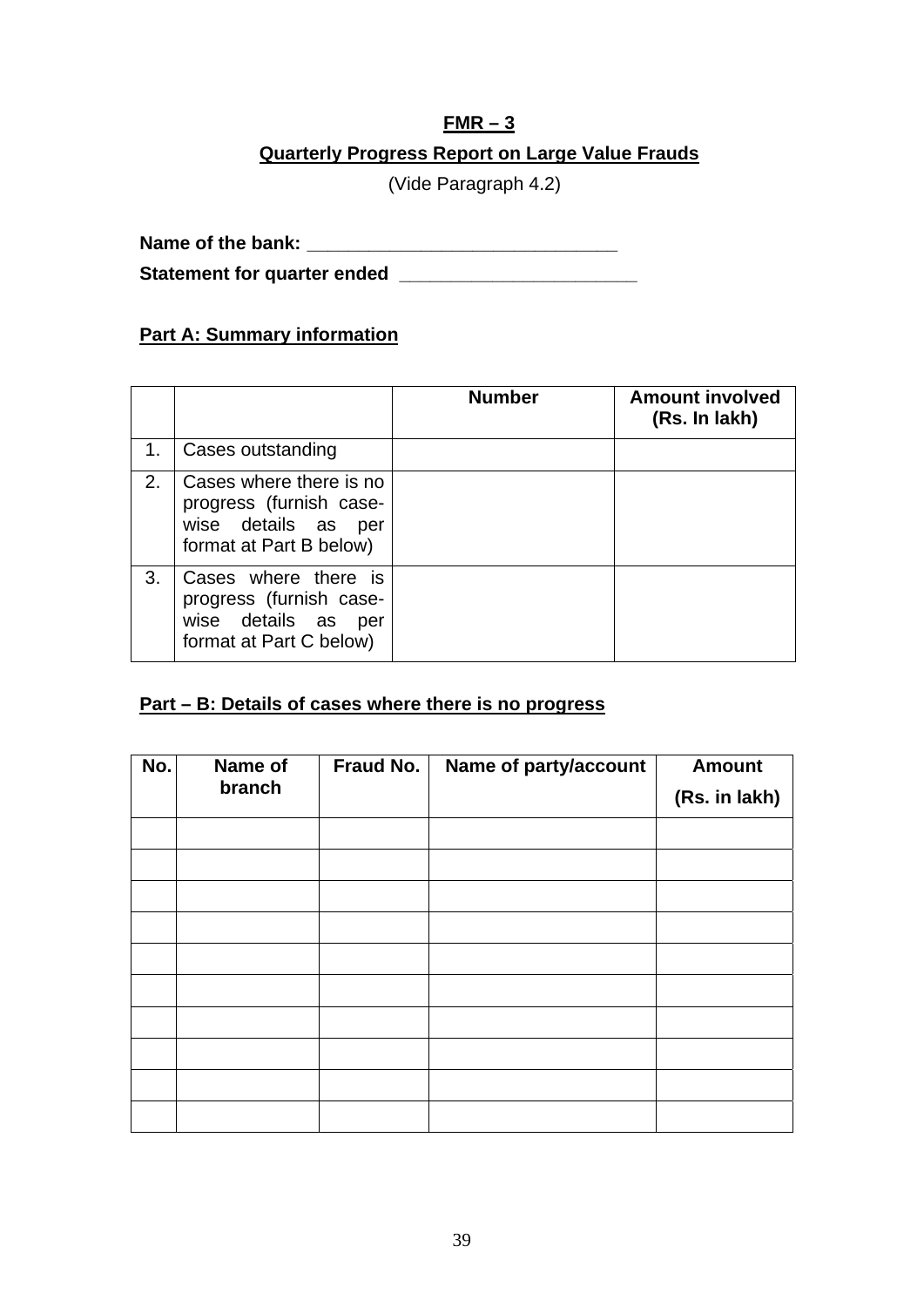## **Part – C: Case-wise details of progress**

|     | Name of party/account:<br>Name of branch/office:<br><b>Amount involved</b><br>(Rs in lakh) |  |
|-----|--------------------------------------------------------------------------------------------|--|
|     | Fraud No :                                                                                 |  |
| 1.  | Date of first reporting                                                                    |  |
| 2.a | Date of filing recovery suit with<br><b>DRT/Court</b>                                      |  |
|     |                                                                                            |  |
| b   | <b>Present position</b>                                                                    |  |
| 3.  | Recoveries made up to the end<br>of the last quarter (Rs. in lakh)                         |  |
| 4.  | Recoveries made during the<br>quarter (Rs. In lakh)                                        |  |
|     | a) From party/parties<br>concerned                                                         |  |
|     | b) From insurance                                                                          |  |
|     | c) From other sources                                                                      |  |
| 5.  | Total recoveries (3+4) (Rs. in<br>lakh)                                                    |  |
| 6.  | Loss to the bank (Rs in lakh)                                                              |  |
|     |                                                                                            |  |
| 7.  | Provision held (Rs in lakh)                                                                |  |
| 8.  | Amount written off (Rs in lakh)                                                            |  |
| 9.  | a) Date of reporting case to<br>Police/ CBI                                                |  |